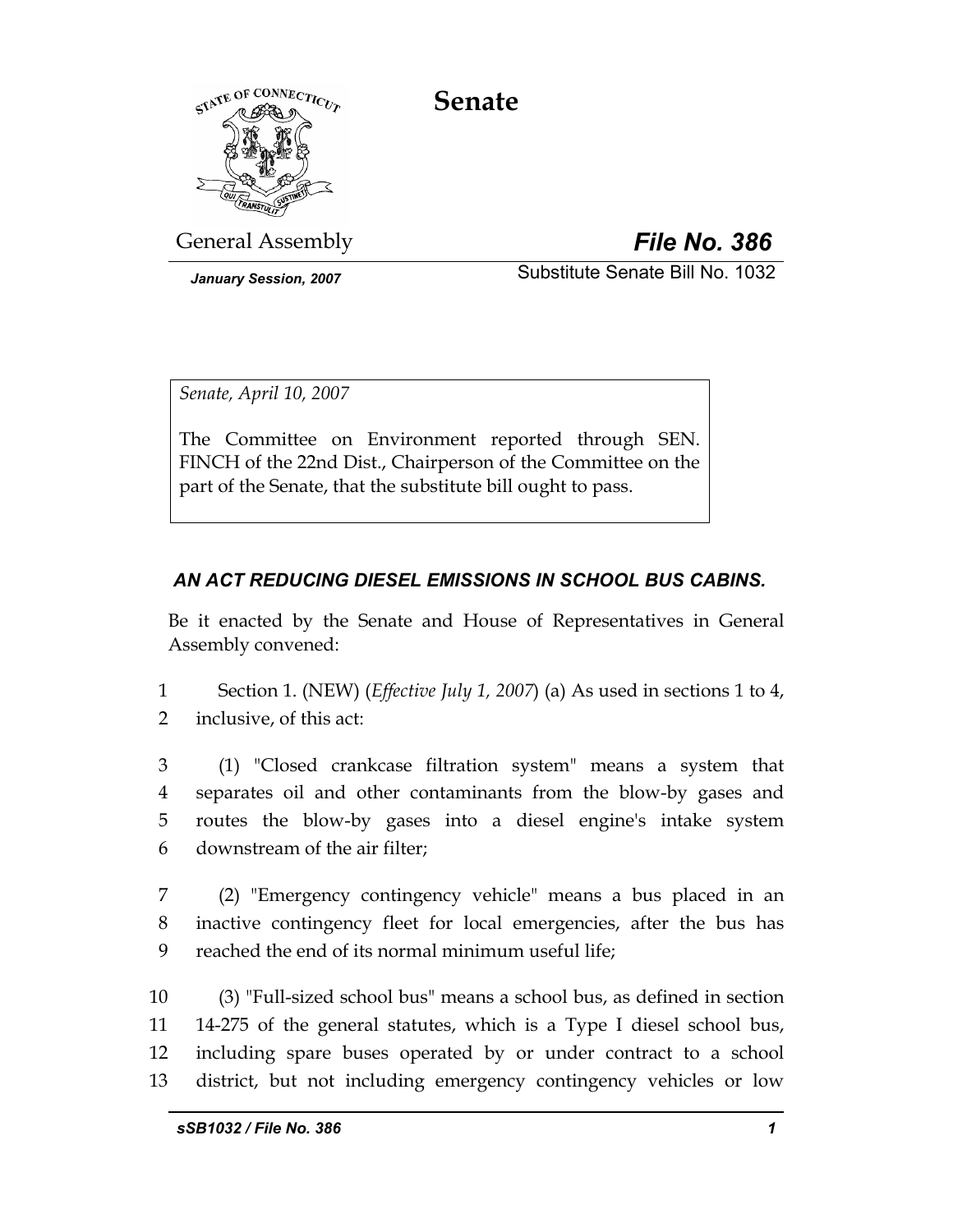14 usage vehicles;

15 (4) "Low usage vehicle" means a bus that operates for not more than 16 one thousand miles per year;

17 (5) "Model year 2007 emission standards" means engine emission 18 standards promulgated by the federal Environmental Protection 19 Agency in 40 CFR Parts 69, 80 and 86;

20 (6) "Ultra low sulfur diesel fuel" means diesel fuel used by an on-21 road engine that meets the requirements for sulfur content set forth in 22 40 CFR 80;

23 (7) "Verified emissions control device" means a device that has been 24 verified by the federal Environmental Protection Agency or the 25 California Air Resources Board to reduce particulate matter emissions 26 by a given amount;

27 (8) "Level 1 device" means a verified emissions control device that 28 achieves greater than or equal to twenty-five per cent, but less than 29 fifty per cent, particulate matter reduction;

30 (9) "Level 2 device" means a verified emissions control device that 31 achieves greater than or equal to fifty per cent, but less than eighty-five 32 per cent, particulate matter reduction; and

33 (10) "Level 3 device" means a verified emissions control device that 34 achieves greater than or equal to eighty-five per cent, particulate 35 matter reduction or a particulate matter emission standard of 0.01 36 grams per brake horsepower-hour.

37 Sec. 2. (NEW) (*Effective July 1, 2007*) (a) If the procurement contracts 38 developed pursuant to subsection (b) of this section establish price 39 levels for closed crankcase filtration systems and level 1 devices, level 40 2 devices and level 3 devices equivalent to or less than the grant 41 amounts for the emissions control devices and the installation of such 42 devices specified in subsection (a) of section 4 of this act, not later than 43 September 1, 2010, each full-sized school bus with an engine model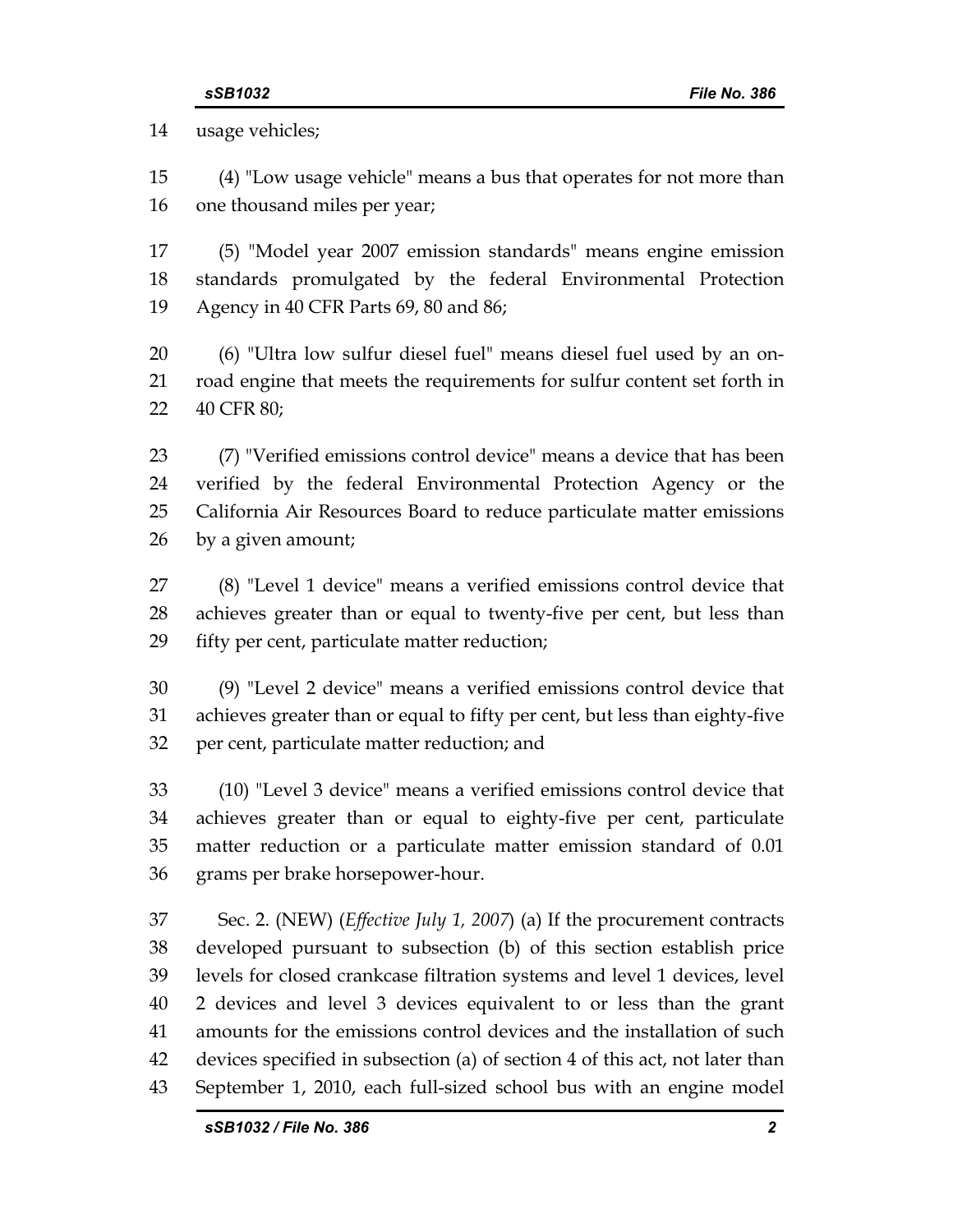44 year of 1994 or later transporting children in the state shall: (1) Be 45 equipped with a closed crankcase filtration system and either a level 1, 46 level 2 or level 3 device, or, if the bus has an engine model year of 2003 47 to 2006, inclusive, has not been retrofit with a level 1 device or level 2 48 device prior to July 1, 2007, and is capable of operating normally with 49 a level 3 device, be equipped with a closed crankcase filtration system 50 and a level 3 device, (2) be equipped with an engine certified by the 51 federal Environmental Protection Agency to meet model year 2007 52 emission standards, or (3) use compressed natural gas or other 53 alternative fuel certified by the federal Environmental Protection 54 Agency or the California Air Resources Board to reduce particulate 55 matter emissions by not less than eighty-five per cent compared to 56 ultra-low sulfur diesel fuel.

57 (b) The Commissioner of Administrative Services, in consultation 58 with the Commissioner of Environmental Protection, shall develop 59 procurement contracts, in accordance with chapter 58 of the general 60 statutes, for (1) level 1, level 2 and level 3 devices, and (2) closed 61 crankcase filtration systems, including the installation and warranty of 62 such systems and such devices. Said procurement contracts shall be 63 made available to state agencies and political subdivisions of the state 64 contracting portal section of the Department of Administrative 65 Services' Internet web site.

66 Sec. 3. (NEW) (*Effective July 1, 2007*) There is established the "school 67 bus emissions reduction account", which shall be a separate, 68 nonlapsing account within the General Fund. Penalties paid pursuant 69 to section 4 of this act shall be deposited into the account. The account 70 may contain any moneys required by law to be deposited in the 71 account.

72 Sec. 4. (NEW) (*Effective July 1, 2007*) (a) The Commissioner of 73 Environmental Protection, in consultation with the Commissioner of 74 Education, shall establish a school bus emissions reduction program. 75 Such program shall be established regardless of the price levels 76 established by the procurement contracts developed pursuant to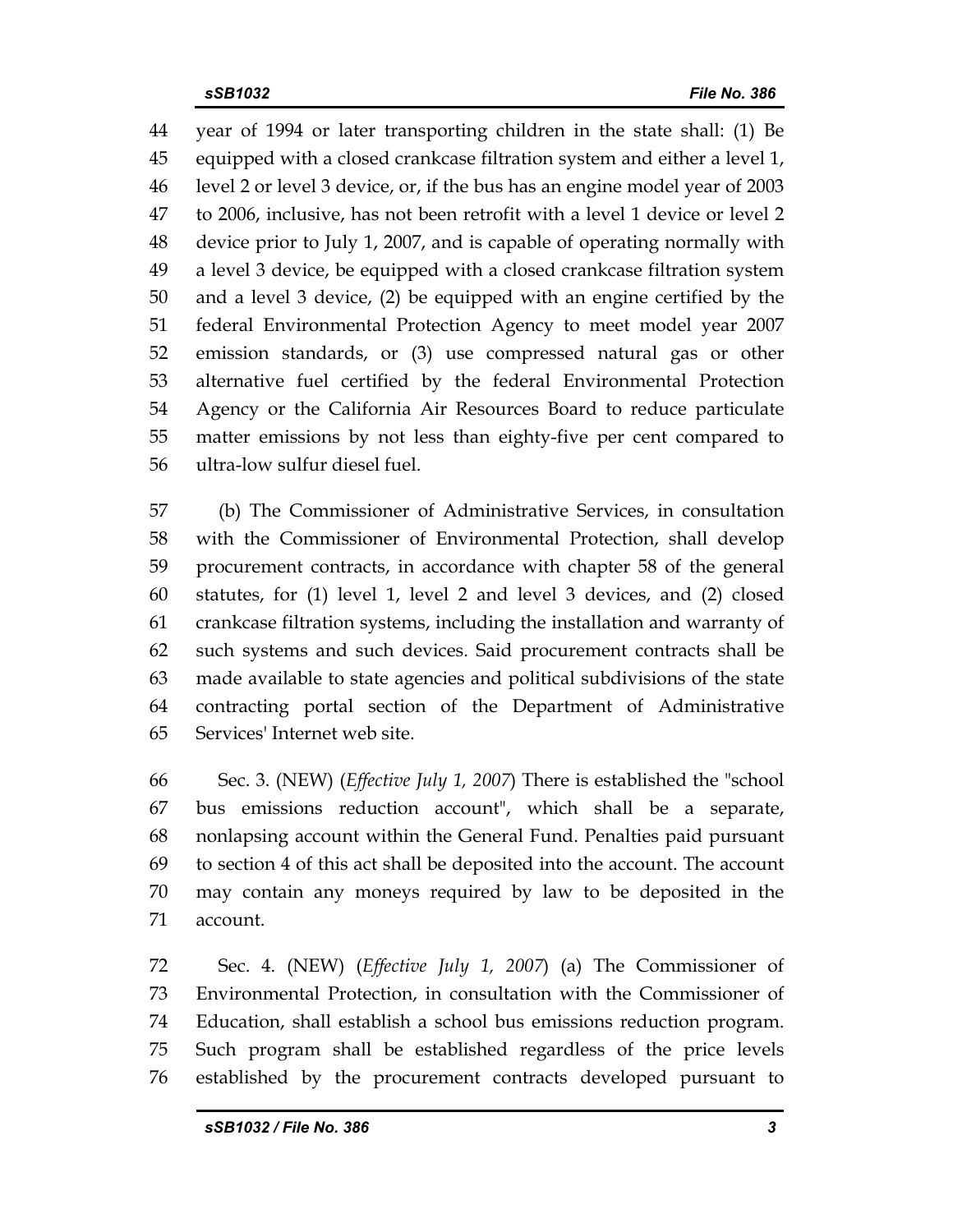77 subsection (b) of section 2 of this act. Through the program, the 78 Commissioner of Environmental Protection shall:

79 (1) Make grants with funds from the school bus emissions reduction 80 account, established pursuant to section 3 of this act, to municipalities 81 and local and regional school boards to reimburse them for the cost of 82 retrofitting full-sized school buses that are projected to be in service on 83 or after September 1, 2010, as follows: (A) Not to exceed five thousand 84 dollars for each bus with an engine model year between 2003 to 2006, 85 inclusive, that has been equipped with a closed crankcase filtration 86 system and a level 3 device; (B) not to exceed two thousand five 87 hundred dollars for each bus that has been equipped with a closed 88 crankcase filtration system and a level 2 device; and (C) not to exceed 89 one thousand two hundred fifty dollars for each bus that has been 90 equipped with a closed crankcase filtration system and a level 1 91 device. In the event the procurement contracts developed pursuant to 92 section 2 of this act fail to establish price levels for closed crankcase 93 filtration systems and level 1, level 2 and level 3 devices, municipalities 94 or local and regional boards of education may opt to retrofit their full-95 sized school buses and be eligible to receive the grants established in 96 this section;

97 (2) Develop an outreach plan and materials for educating and 98 notifying municipalities, local and regional boards of education and 99 bus companies about the requirements of section 2 of this act; and

100 (3) Assist municipalities and local and regional boards of education 101 and bus companies to retrofit their full-sized school buses.

102 (b) To receive a reimbursement pursuant to this section, a 103 municipality or local or regional board of education shall submit a 104 form prescribed by the commissioner to the Department of 105 Environmental Protection, which shall contain: (1) The school bus 106 model and year, engine model and year, vehicle identification number 107 and date installed for each eligible retrofitted bus, (2) for an eligible 108 bus retrofit with a level 3 device, a certification that the bus will 109 operate in the state for not less than four years after the date of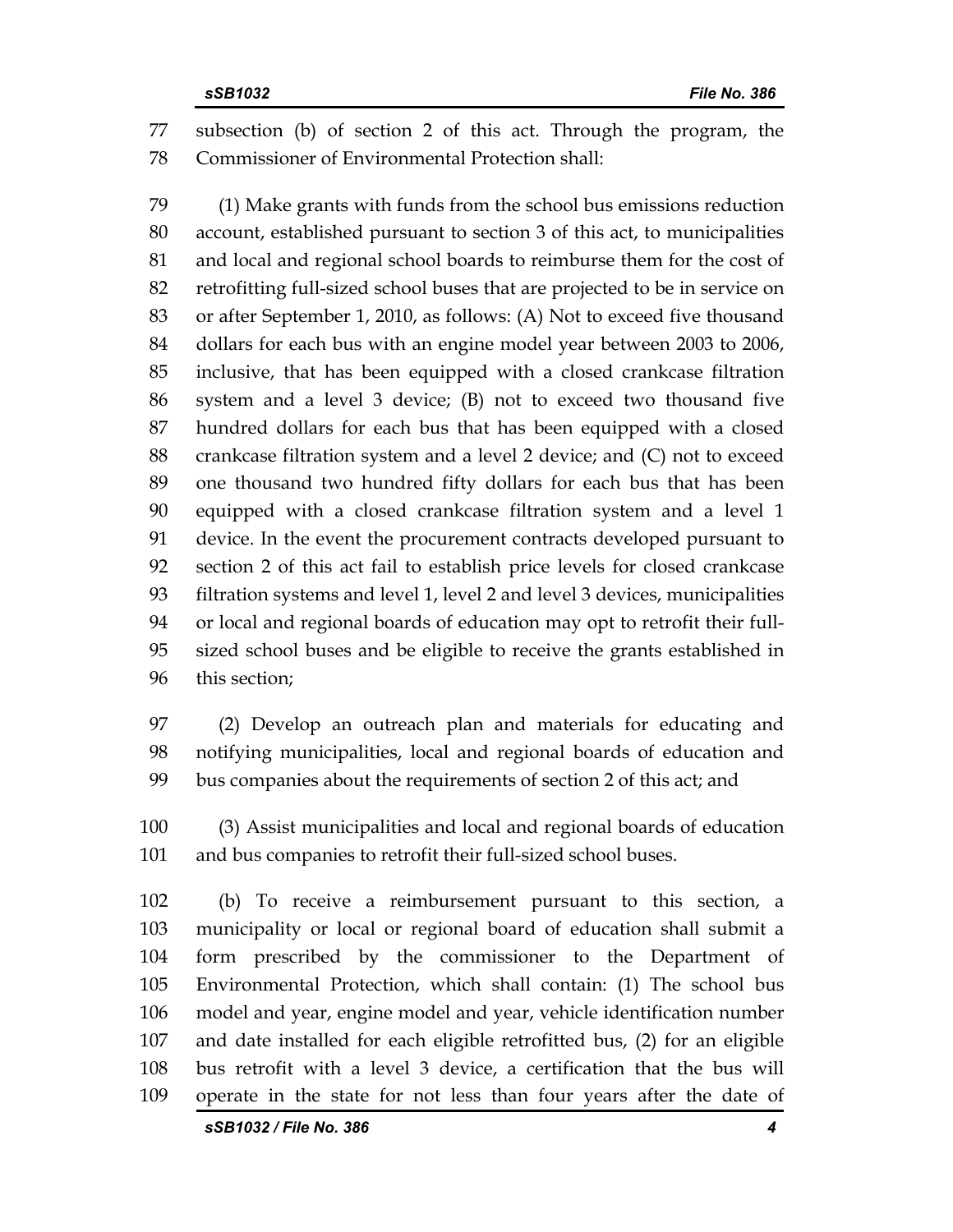110 installation of the emission control devices, and (3) a receipt for the 111 purchase of the emission control devices and their installation.

112 (c) The commissioner shall not use more than three per cent of the 113 funds provided in the school bus emissions reduction account 114 established in section 3 of this act for the administration of the 115 program established under this section.

116 (d) Any municipality or local or regional board of education who 117 makes a false statement in an application pursuant to this section shall 118 pay a civil penalty of not more than one thousand dollars for each 119 offense. Each violation shall be a separate and distinct offense. The 120 Attorney General, upon complaint of the commissioner, shall institute 121 an action in superior court for the judicial district of Hartford to 122 recover such penalty. The department shall deposit penalties collected 123 pursuant to this section into the school bus diesel account established 124 pursuant to section 3 of this act.

125 Sec. 5. Section 14-26 of the general statutes is repealed and the 126 following is substituted in lieu thereof (*Effective July 1, 2007*):

127 (a) Each owner or lessee of a motor bus, service bus, taxicab, school 128 bus or motor vehicle in livery service shall file in the office of the 129 commissioner a special application, containing his name, residence 130 and post-office address and a description of the motor vehicle owned 131 or leased by him, which shall include the name of the maker and such 132 other information as the commissioner may require. The commissioner 133 may register such motor vehicle as a motor bus or as a service bus or as 134 a taxicab or as a school bus or as a motor vehicle in livery service or as 135 a school bus used in part in livery service; but no such registration 136 shall be issued to the owner or lessee of any such motor vehicle unless 137 it is in suitable condition for carrying passengers and is equipped as 138 required by law. The registration number and certificate of registration 139 of each such vehicle shall be special, and such certificate of registration 140 shall contain such information as the commissioner may require. No 141 registration shall be issued to the owner or lessee of a motor bus who 142 has not obtained a certificate of public convenience and necessity from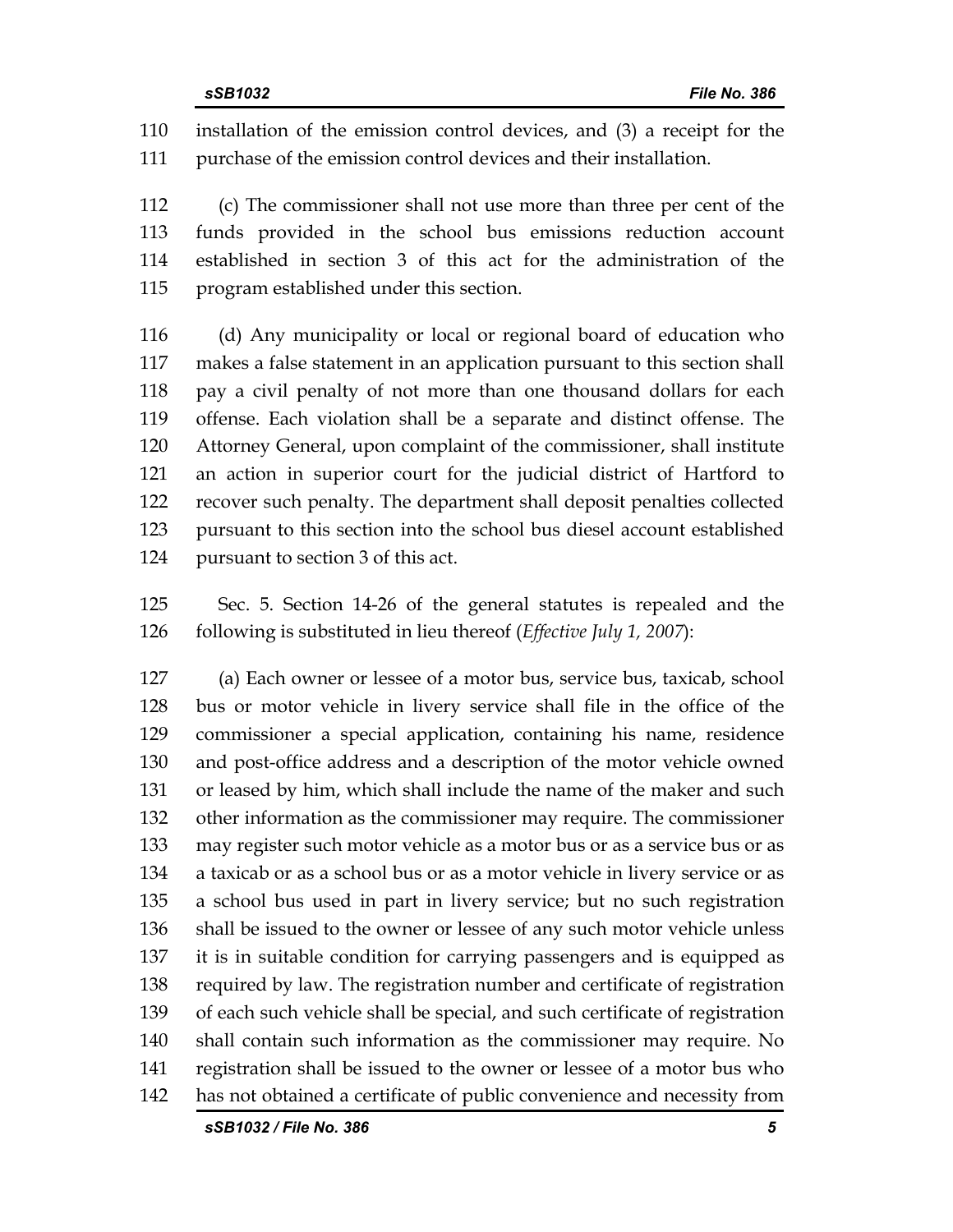143 the Department of Transportation, in accordance with the provisions 144 of section 13b-80. No registration shall be issued to the owner or lessee 145 of a taxicab who has not obtained a certificate of public convenience 146 and necessity from the Department of Transportation in accordance 147 with the provisions of section 13b-97. No such vehicle shall be 148 registered unless the owner thereof has complied with the provisions 149 of section 14-29, and no such vehicle shall be operated upon any 150 highway without first being registered in accordance with the 151 provisions of section 14-49. The commissioner may issue, to an 152 applicant for registration of more than one motor bus, a certificate or 153 certificates of registration containing a general distinguishing number 154 and mark assigned to such applicant upon application to him therefor, 155 which application shall be made in such form and contain such 156 information as the commissioner may determine. Each motor bus 157 included in such registration shall be regarded as registered under and 158 having assigned to it such general distinguishing number and mark. 159 The commissioner may impose upon the issuance and use of each such 160 general registration such conditions, limitations and restrictions as he 161 may determine. Such motor bus owners shall not be required to carry 162 such certificates upon the vehicles registered under the provisions of 163 this section, but shall keep a record of each person operating any 164 motor bus so registered in sufficient detail to promptly identify such 165 person at any specified time, which record shall be subject to the 166 inspection of any officer designated by the commissioner. If any such 167 registrant fails to keep such record or to produce it for inspection as 168 hereinbefore provided, such failure shall be sufficient cause for the 169 commissioner to cancel or suspend such registration. The 170 commissioner may require of such registrant a bond satisfactory to 171 him in an amount not to exceed ten thousand dollars, conditioned 172 upon compliance with the laws of the state and the regulations of the 173 commissioner concerning the use of such registration, number and 174 mark, or otherwise conditioned as he may direct, which bond shall be 175 forfeited for any violation of the conditions thereof. The commissioner 176 may issue to the holder of any such general motor bus or interstate 177 registration one or more registrations and number plates for motor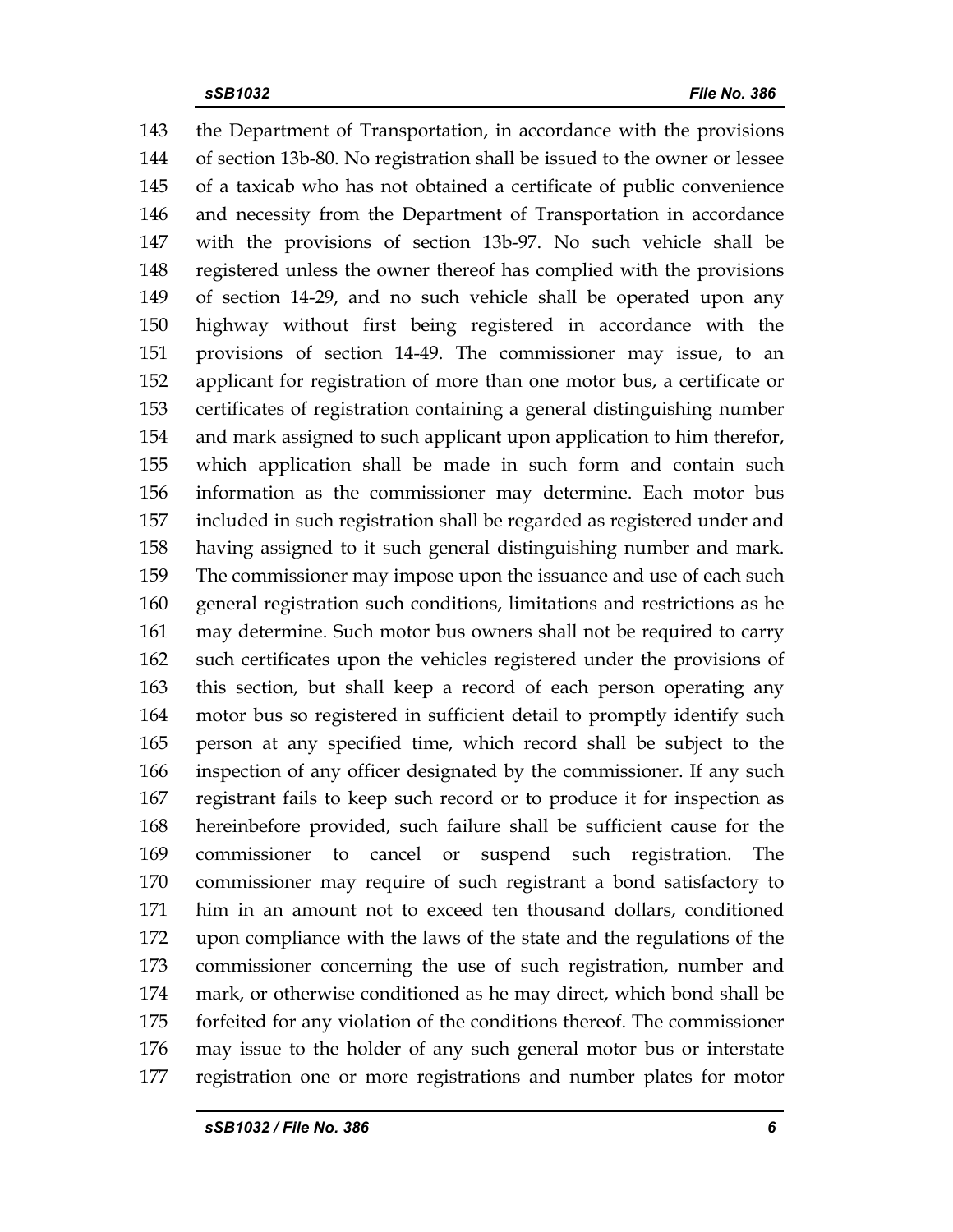178 vehicles in livery service which may be used interchangeably with 179 such motor bus or interstate registration in accordance with such 180 conditions and regulations as he may impose, provided the number of 181 interstate registrations and number plates issued shall not exceed the 182 number of intrastate registrations and number plates authorized by the 183 Department of Transportation.

184 (b) The certificate of registration of a motor bus, service bus, taxicab, 185 school bus and motor vehicle in livery service shall, at all times, be 186 carried upon such motor vehicle and shall be subject to examination 187 upon demand by any person authorized by law.

188 (c) On or after September 1, 2010, in order to obtain a certificate of 189 registration pursuant to this section, the owner or lessee of a school 190 bus shall submit to the commissioner documentation of compliance 191 with the emissions control requirements set forth in section 2 of this 192 act.

193 **[**(c)**]** (d) Any person who violates any provision of this section shall 194 have committed an infraction. Any person who violates any provision 195 of subsection (b) of this section shall be fined, for the first offense, 196 thirty-five dollars and, for each subsequent offense, not less than 197 thirty-five dollars nor more than fifty dollars.

198 Sec. 6. (*Effective from passage*) The sum of eleven million dollars is 199 appropriated to the school bus emissions reduction account 200 established pursuant to section 3 of this act, from the General Fund 201 surplus, for the fiscal year ending June 30, 2007, for the purposes 202 specified in sections 2 and 4 of this act.

This act shall take effect as follows and shall amend the following sections:

| Section 1 | <i>July 1, 2007</i> | New section |
|-----------|---------------------|-------------|
| Sec. 2    | July 1, 2007        | New section |
| Sec. 3    | <i>July 1, 2007</i> | New section |
| Sec. 4    | <i>July 1, 2007</i> | New section |
| Sec. 5    | July 1, 2007        | 14-26       |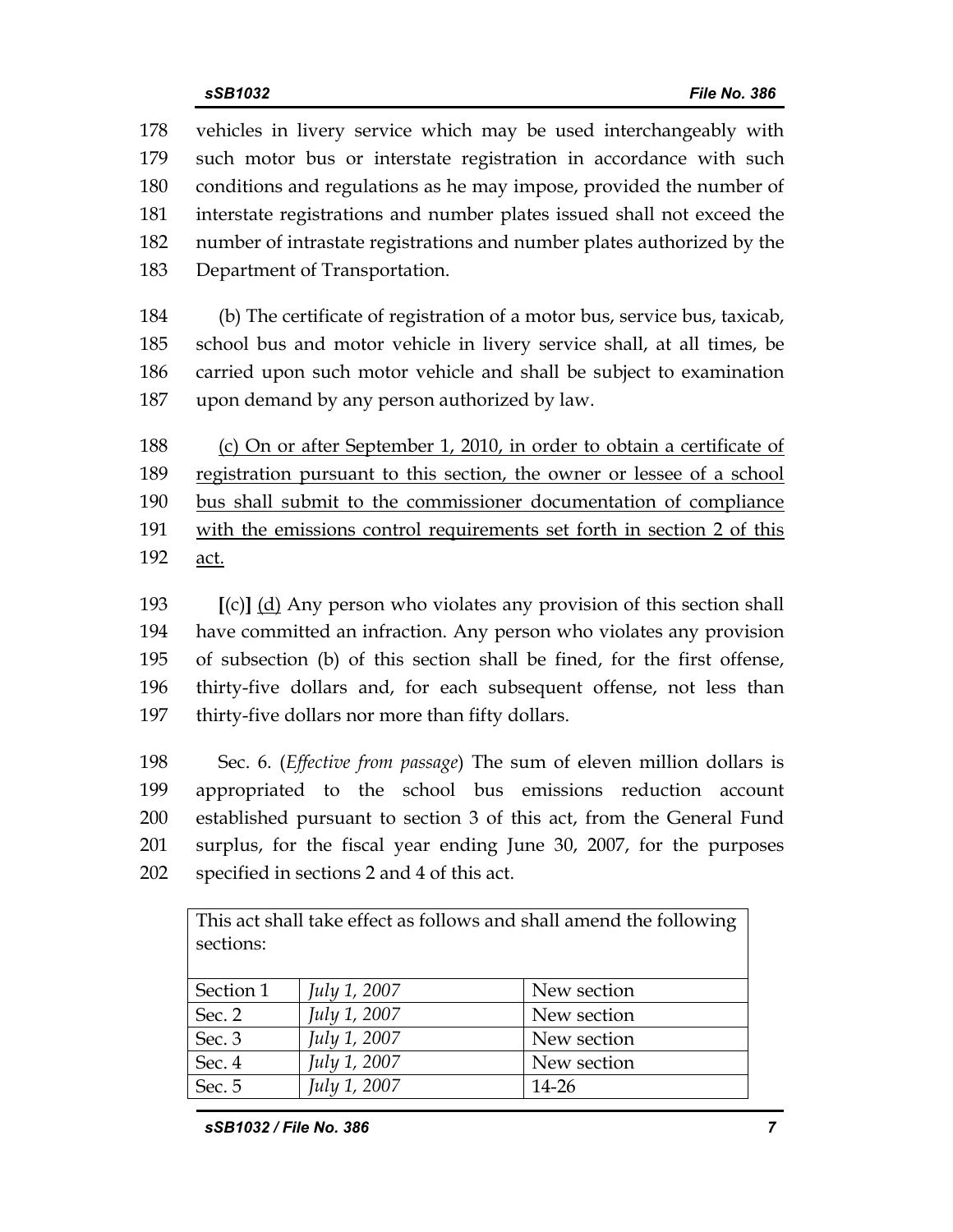| $\sim$<br>$\alpha$<br>$-1$<br>-<br>A.<br>.u<br>----- |  |  |
|------------------------------------------------------|--|--|
|                                                      |  |  |

*ENV Joint Favorable Subst.*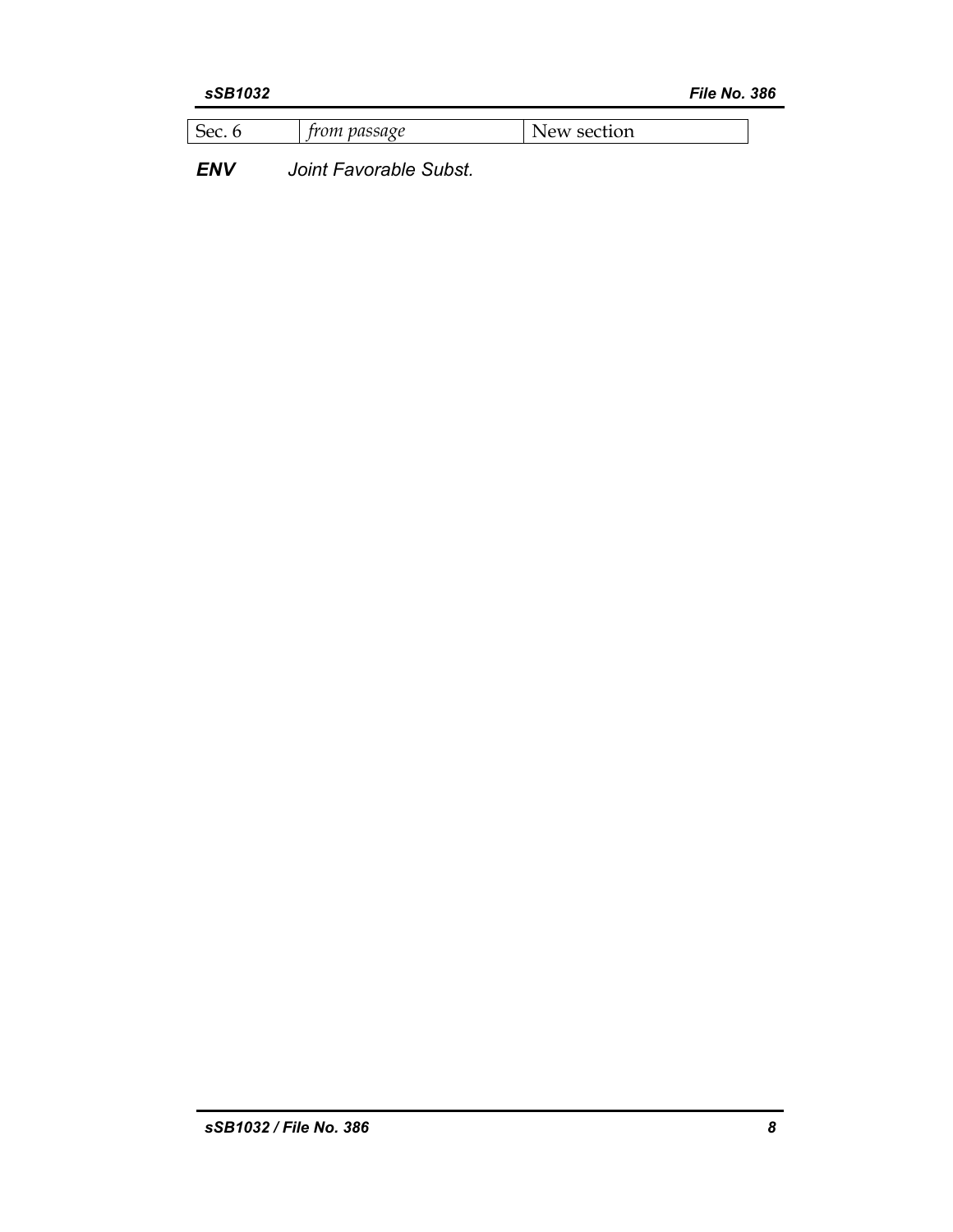The following fiscal impact statement and bill analysis are prepared for the benefit of members of the General Assembly, solely for the purpose of information, summarization, and explanation, and do not represent the intent of the General Assembly or either chamber thereof for any purpose:

#### *OFA Fiscal Note*

#### *State Impact:*

| <b>Agency Affected</b>           | <b>Fund-Effect</b> | FY 08 \$  | FY 09 \$  |  |  |
|----------------------------------|--------------------|-----------|-----------|--|--|
| Department of Environmental      | GF - Cost          | See Below | See Below |  |  |
| Protection                       |                    |           |           |  |  |
| Dept. of Administrative Services | $GF - Cost$        | None.     | None.     |  |  |
| Note: GF=General Fund            |                    |           |           |  |  |

#### *Municipal Impact:*

| <b>Municipalities</b>  | <b>Effect</b> | FY 08 \$  | FY 09 \$  |
|------------------------|---------------|-----------|-----------|
| Various Municipalities | Revenue       | See Below | See Below |
|                        | Impact        |           |           |
| Various Municipalities | Cost          | Potential | Potential |

#### *Explanation*

The bill appropriates \$11 million dollars to the school bus emissions reduction account from General Fund surplus for the fiscal year ending June 30, 2007 for the school bus emissions reduction program. The appropriation will reduce the current year surplus by \$11 million dollars. It should be noted that this legislation does not provide that the funding will carry forward into FY 2008.

The bill provides that the Department of Environmental Protection (DEP) can use up to 3% to cover administrative costs of implementing this emissions reduction program. This equates to \$330,000 to enable DEP to administer the program including outreach and assistance. It is unclear at this time if this will cover all of the departments associated costs.

Should the \$11 million appropriated to the school bus emissions reduction account be insufficient to provide for school buses to meet the reduced diesel emissions requirements of the bill there is a potential cost to local and regional school districts. This potential cost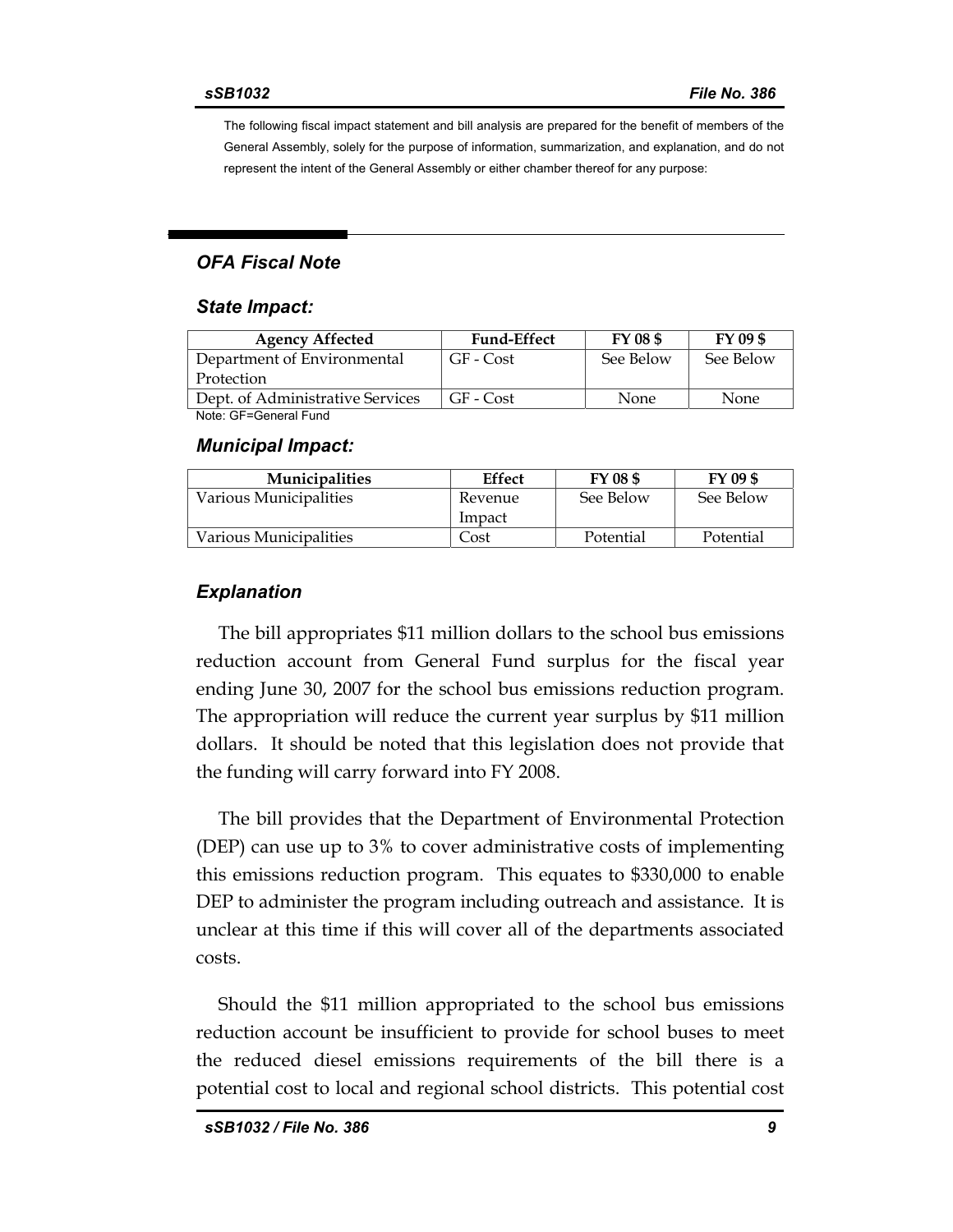would in part be reimbursable under the school transportation grant however that account has been capped in recent years and districts may not be fully reimbursed for those added costs.

The Department of Administrative Services (DAS), in consultation with DEP, is required to develop procurement contracts for certain verified emissions control devices and closed crankcase filtration systems. These procurement contracts must be made available to state agencies and municipalities through the DAS web site. This requirement can be handled within the normal budgetary resources of the agency.

### *The Out Years*

The annualized ongoing fiscal impact identified above would continue into the future subject to inflation.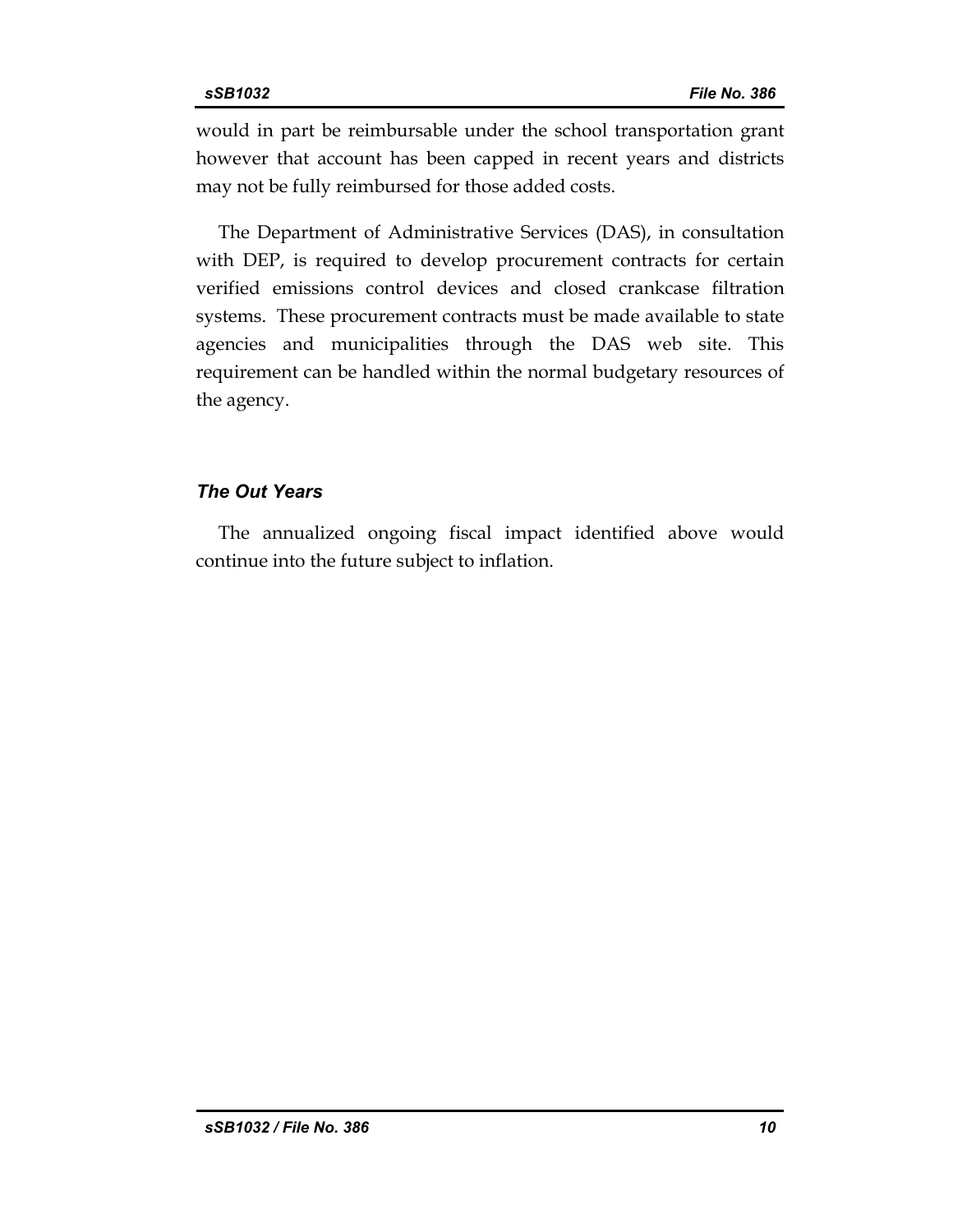# **OLR Bill Analysis sSB 1032**

## *AN ACT REDUCING DIESEL EMISSIONS IN SCHOOL BUS CABINS.*

### **SUMMARY:**

This bill (1) requires towns and school boards to retrofit school buses with emissions-reducing equipment by September 1, 2010, as long as the work can be done according to the terms of an \$11 million grant program the bill creates to reimburse them for their costs and (2) bars school bus owners and lessees from registering a school bus unless it is so equipped, starting September 1, 2010.

The bill makes the retrofitting and registration requirements contingent on whether the state can contract to buy, install, and warranty the equipment for less than the grant amounts the bill establishes. However, the Department of Environmental Protection (DEP) commissioner must reimburse towns and school boards that retrofit their buses voluntarily, even if the state contracts do not cover all their costs. DEP must also develop an outreach plan to educate municipalities, school boards, and bus companies about the emission and procurement contract requirements and help them retrofit their buses.

The \$11 million appropriation is to be funded by the FY 07 General Fund surplus.

EFFECTIVE DATE: July 1, 2007, except for the appropriations provision, which takes effect upon passage.

### **POLLUTION REDUCING EQUIPMENT AND REQUIREMENT**

The bill requires retrofitting certain full-sized school buses with (1)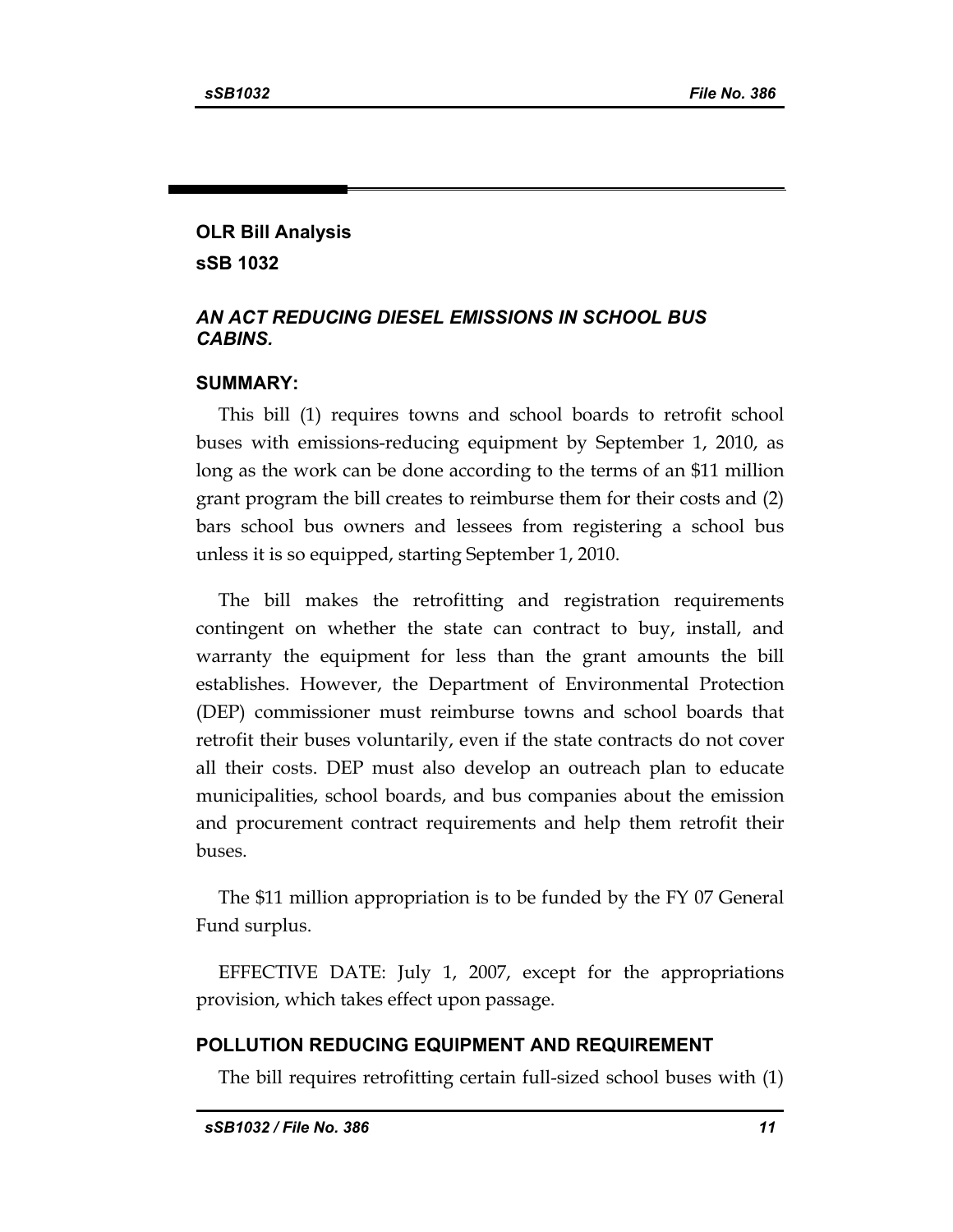closed crankcase filtration systems and (2) level 1, level 2, or level 3 devices. Under the bill, level 1, level 2, and level 3 devices reduce particulate matter (soot) emissions by 25% to 49%, 50% to 84 %, and at least 85%, respectively. Alternatively, a level 3 device must achieve a soot emission standard of 0.01 grams per brake horsepower-hour.

 The bill requires, by September 1, 2010, that full-sized school buses transporting children meet one of four standards, depending on the bus' model year, fuel type, or emissions level. Under the bill:

- 1. a bus with an engine model year of 1994 or later must have a closed crankcase filtration system and either a level 1, level 2 or level 3 device or
- 2. a bus with an engine model year of 2003 to 2006 must have a closed crankcase filtration system and a level 3 device, if it (a) has not been retrofit with a level 1 or level 2 device before July 1, 2007 and (b) is capable of operating normally with a level 3 device.

Alternatively, a bus must meet U.S. Environmental Protection Agency (EPA) engine model year 2007 emissions standards, or use compressed natural gas or another alternative fuel certified either by EPA or the California Air Resources Board to reduce soot emissions by at least 85% compared to ultra low sulfur diesel fuel.

## *Grant Levels*

However, these requirements take only effect if procurement contracts the Department of Administrative Services (DAS) commissioner develops, after consulting with the DEP commissioner, set the price to buy, install, and warranty the equipment at a cost equal to or less than the following grant amounts.

Under the bill, the DEP commissioner, in consultation with the education commissioner, must reimburse towns and school boards (1) up to \$5,000 for each 2003-2006 model year bus equipped with a filtration system and a level 3 device; (2) up to \$2,500 for each bus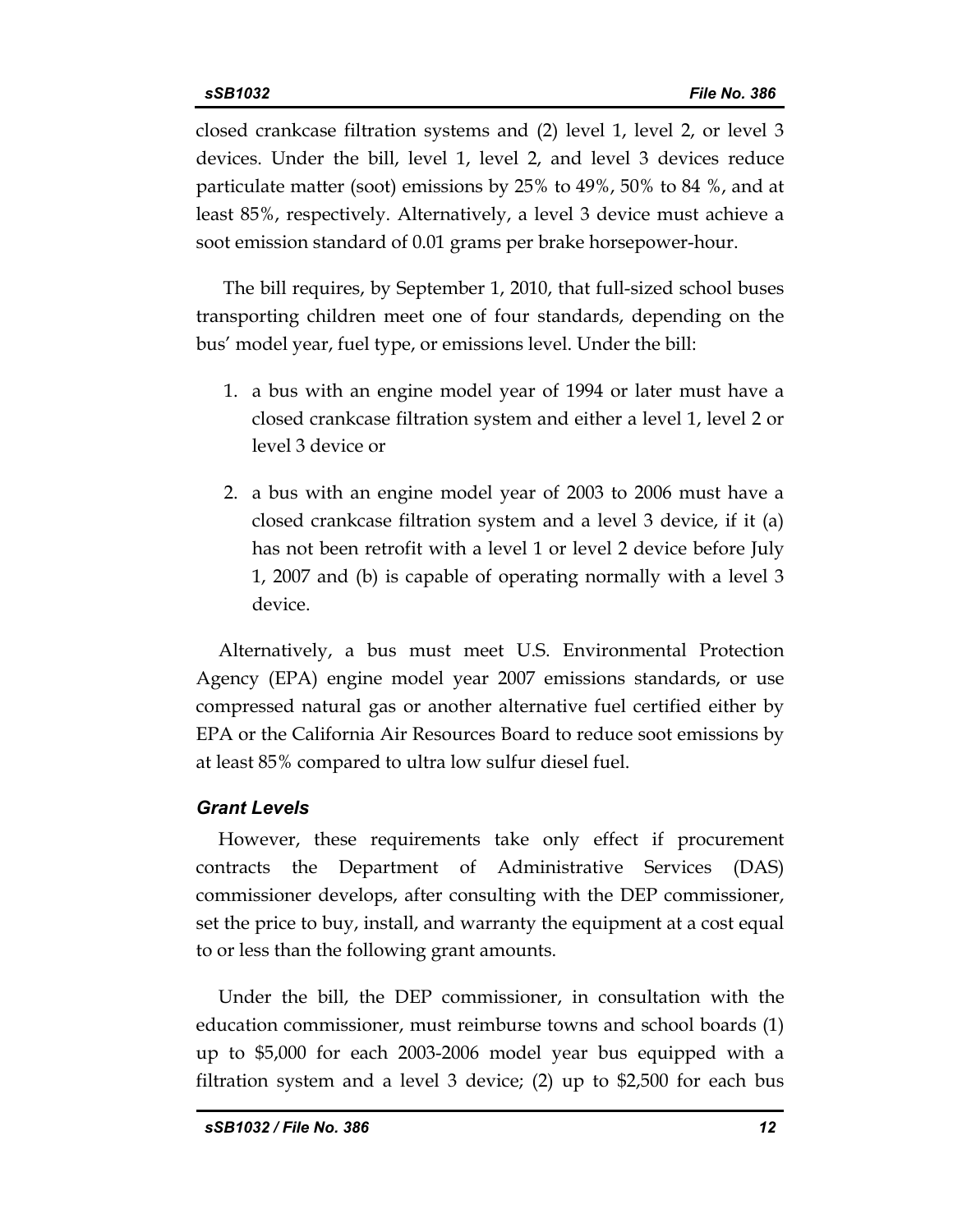equipped with a filtration system and level 2 device; and (3) up to \$1,250 for each bus equipped with a filtration system and level 1 device. To be eligible for these grants, a bus must be expected to be in operation on or after September 1, 2010.

 The DAS commissioner must make the contracts available to state agencies and state political subdivisions on the contracting portal section of the DAS website.

### **EMISSION REDUCTION ACCOUNT AND GRANT APPLICATIONS**

The bill creates the school bus emissions reduction account as a separate, nonlapsing account in the General Fund to hold any money the law requires, including penalties the bill establishes. It requires the DEP commissioner to reimburse towns and school boards that choose to retrofit their buses, regardless of whether the grant amounts are less than the amounts of the procurement contracts. In such a case, however, retrofitting the buses is optional, not mandatory.

Towns and school boards seeking reimbursement under the grant program must submit a form the commissioner prescribes, containing:

- 1. the school bus model and year,
- 2. the engine model and year,
- 3. the vehicle identification number,
- 4. the date of the retrofit, and
- 5. a receipt for the purchase and installation of the equipment.

In addition, applicants must certify that buses equipped with a level 3 device will operate in the state for at least four years after the device's installation.

Towns or school boards that falsify an application must pay a fine of up to \$1,000 for each offense. Each violation is a separate and distinct offense. The attorney general must bring an action in Hartford